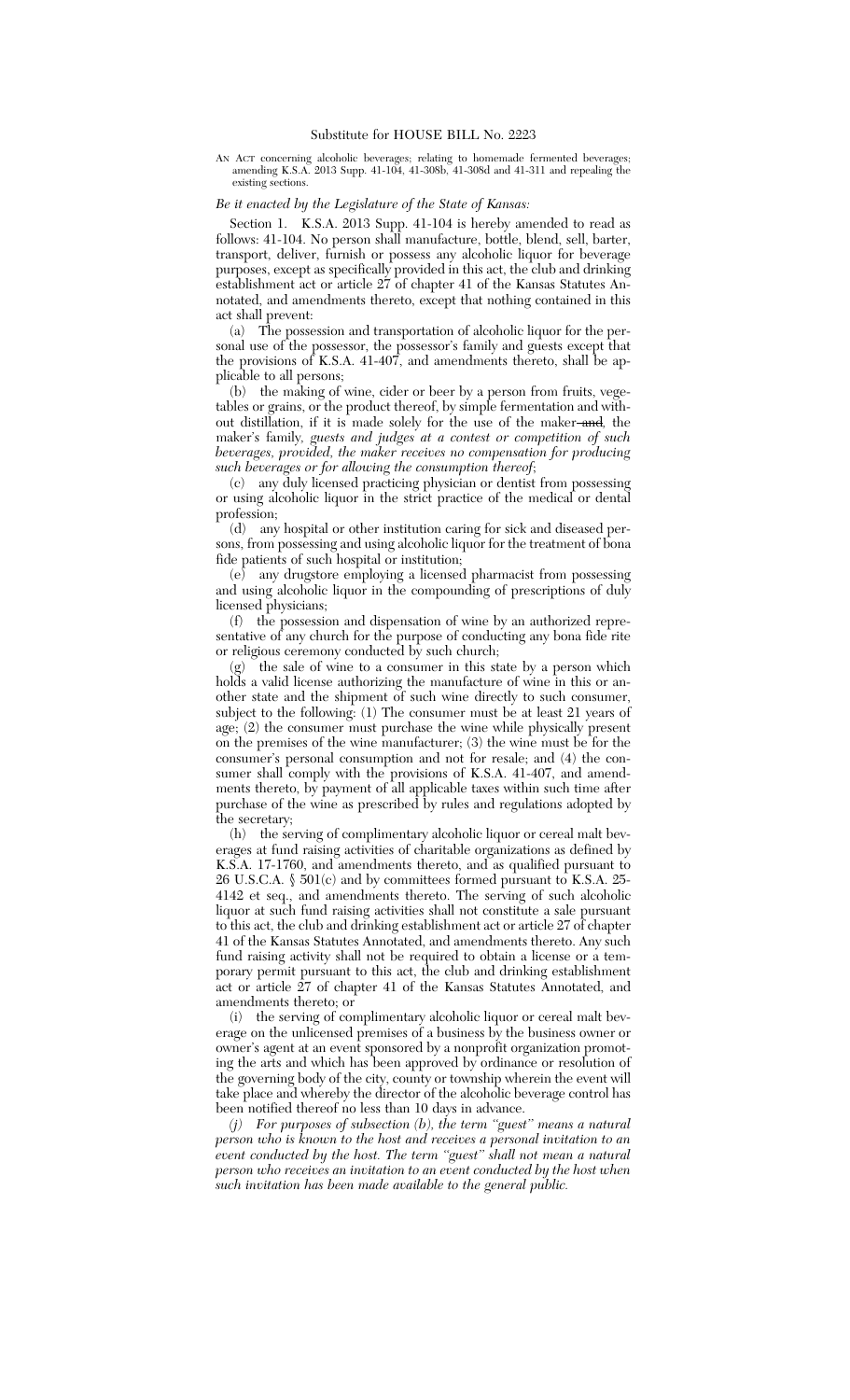Sec. 2. K.S.A. 2013 Supp. 41-308b is hereby amended to read as follows: 41-308b. (a) A microbrewery license shall allow:

(1) The manufacture of not less than 100 nor more than  $15,000$ *30,000* barrels of domestic beer during the license *calendar* year and the storage thereof;

 $(2)$  the sale to beer distributors of beer, manufactured by the licensee;

(3) the sale, on the licensed premises in the original unopened container to consumers for consumption off the licensed premises, of beer manufactured by the licensee;

(4) the serving free of charge on the licensed premises and at special events, monitored and regulated by the division of alcoholic beverage control, of samples of beer manufactured by the licensee, if the premises are located in a county where the sale of alcoholic liquor is permitted by law in licensed drinking establishments;

(5) if the licensee is also licensed as a club or drinking establishment, the sale of domestic beer and other alcoholic liquor for consumption on the licensed premises as authorized by the club and drinking establishment act; and

(6) if the licensee is also licensed as a caterer, the sale of domestic beer and other alcoholic liquor for consumption on unlicensed premises as authorized by the club and drinking establishment act.

(b) Upon application and payment of the fee prescribed by K.S.A. 41-310, and amendments thereto, by a microbrewery licensee, the director may issue not to exceed one microbrewery packaging and warehousing facility license to the microbrewery licensee. A microbrewery packaging and warehousing facility license shall allow:

(1) The transfer, from the licensed premises of the microbrewery to the licensed premises of the microbrewery packaging and warehousing facility, of beer manufactured by the licensee, for the purpose of packaging or storage, or both; and

 $\int_{0}^{\infty}$  (2) the transfer, from the licensed premises of the microbrewery packaging and warehousing facility to the licensed premises of the microbrewery, of beer manufactured by the licensee; or

(3) the removal from the licensed premises of the microbrewery packaging and warehousing facility of beer manufactured by the licensee for the purpose of delivery to a licensed beer wholesaler.

(c) A microbrewery may sell domestic beer in the original unopened container to consumers for consumption off the licensed premises at any time between 6 a.m. and 12 midnight on any day except Sunday and between 11 a.m. and 7 p.m. on Sunday. If authorized by subsection (a), a microbrewery may serve samples of domestic beer and serve and sell domestic beer and other alcoholic liquor for consumption on the licensed premises at any time when a club or drinking establishment is authorized to serve and sell alcoholic liquor.

(d) The director may issue to the Kansas state fair or any bona fide group of brewers a permit to import into this state small quantities of beer. Such beer shall be used only for bona fide educational and scientific tasting programs and shall not be resold. Such beer shall not be subject to the tax imposed by K.S.A. 41-501, and amendments thereto. The permit shall identify specifically the brand and type of beer to be imported, the quantity to be imported, the tasting programs for which the beer is to be used and the times and locations of such programs. The secretary shall adopt rules and regulations governing the importation of beer pursuant to this subsection and the conduct of tasting programs for which such beer is imported.

(e) A microbrewery license or microbrewery packaging and warehousing facility license shall apply only to the premises described in the application and in the license issued and only one location shall be described in the license.

(f) No microbrewery shall:

(1) Employ any person under the age of 18 years in connection with the manufacture, sale or serving of any alcoholic liquor;

(2) permit any employee of the licensee who is under the age of 21 years to work on the licensed premises at any time when not under the on-premises supervision of either the licensee or an employee of the licensee who is 21 years of age or over;

(3) employ any person under 21 years of age in connection with mixing or dispensing alcoholic liquor; or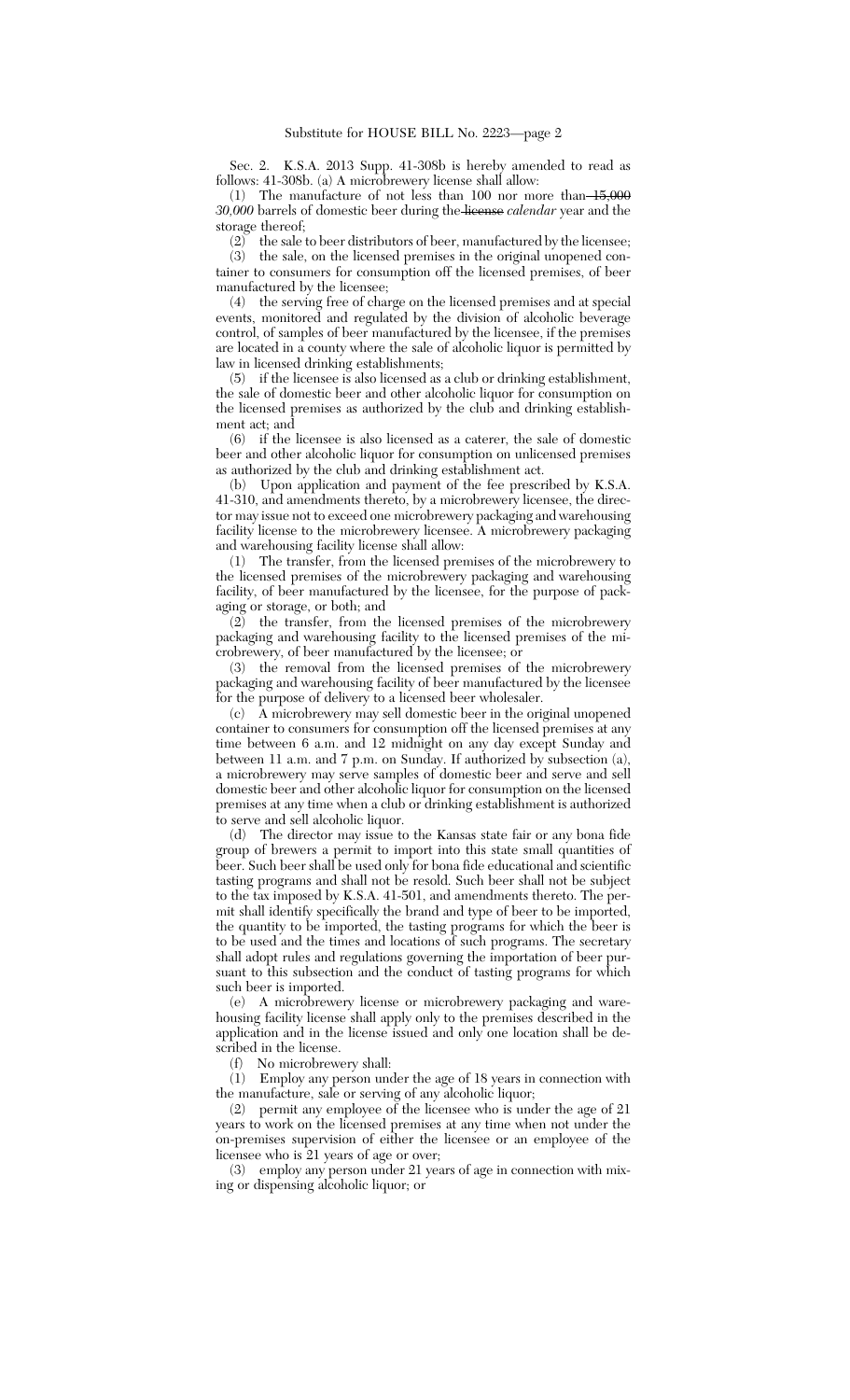(4) employ any person in connection with the manufacture or sale of alcoholic liquor if the person has been convicted of a felony.

(g) Whenever a microbrewery licensee is convicted of a violation of the Kansas liquor control act, the director may revoke the licensee's license and all fees paid for the license in accordance with the Kansas administrative procedure act.

Sec. 3. K.S.A. 2013 Supp. 41-308d is hereby amended to read as follows: 41-308d. (a) Notwithstanding any other provisions of the Kansas liquor control act to the contrary, any person or entity who is licensed to sell alcoholic liquor in the original package at retail may conduct wine, beer and distilled spirit tastings on the licensed premises, or adjacent premises, monitored and regulated by the division of alcoholic beverage control, as follows:

(1) Wine, beer and spirits for the tastings shall come from the inventory of the licensee. Except as provided by paragraph (2), a person other than the licensee or the licensee's agent or employee may not dispense or participate in the dispensing of alcoholic beverages under this section.

(2) The holder of a supplier's permit *or Kansas farm winery license* or such permit holder's *or licensee's* agent or employee may participate in and conduct product tastings of alcoholic beverages at a retail licensee's premises, or adjacent premises, monitored and regulated by the division of alcoholic beverage control, and may open, touch, or pour alcoholic beverages, make a presentation, or answer questions at the tasting. Any alcoholic beverage tasted under this subsection must be purchased from the retailer on whose premises the tasting is held. The retailer may not require the purchase of more alcoholic beverages than are necessary for the tasting. This section does not authorize the supplier*, farm winery licensee* or its *the supplier's or licensee's* agent to withdraw or purchase an alcoholic beverage from the holder of a distributor's permit or provide an alcoholic beverage for tasting on a retailer's premises that is not purchased from the retailer.

(3) No charge of any sort may be made for a sample serving.

(4) A person may be served more than one sample. Samples may not be served to a minor. No samples may be removed from the licensed premises.

(5) The act of providing samples to consumers shall be exempt from the requirement of holding a Kansas food service dealer license from the department of agriculture under the provisions of chapter 65 of the Kansas Statutes Annotated, and amendments thereto.

(b) Nothing in this section shall be construed to permit the licensee to sell wine, malt beverages or distilled spirits for on-premises consumption.

(c) The provisions of this section shall take effect and be in force from and after July 1, 2012.

(d) All rules and regulations adopted on and after July 1, 2012, and prior to July 1, 2013, to implement this section shall continue to be effective and shall be deemed to be duly adopted rules and regulations of the secretary until revised, amended, revoked or nullified pursuant to law.

(e) This section shall be a part of and supplemental to the Kansas liquor control act.

Sec. 4. K.S.A. 2013 Supp. 41-311 is hereby amended to read as follows: 41-311. (a) No license of any kind shall be issued pursuant to the liquor control act to a person:

(1) Who has not been *is not* a citizen of the United States for at least 10 years, except that the spouse of a deceased retail licensee may receive and renew a retail license notwithstanding the provisions of this subsection (a)(1) if such spouse is otherwise qualified to hold a retail license and is a United States citizen or becomes a United States citizen within one year after the deceased licensee's death;

(2) who has been convicted of a felony under the laws of this state, any other state or the United States;

(3) who has had a license revoked for cause under the provisions of the liquor control act, the beer and cereal malt beverage keg registration act or who has had any license issued under the cereal malt beverage laws of any state revoked for cause except that a license may be issued to a person whose license was revoked for the conviction of a misdemeanor at any time after the lapse of 10 years following the date of the revocation;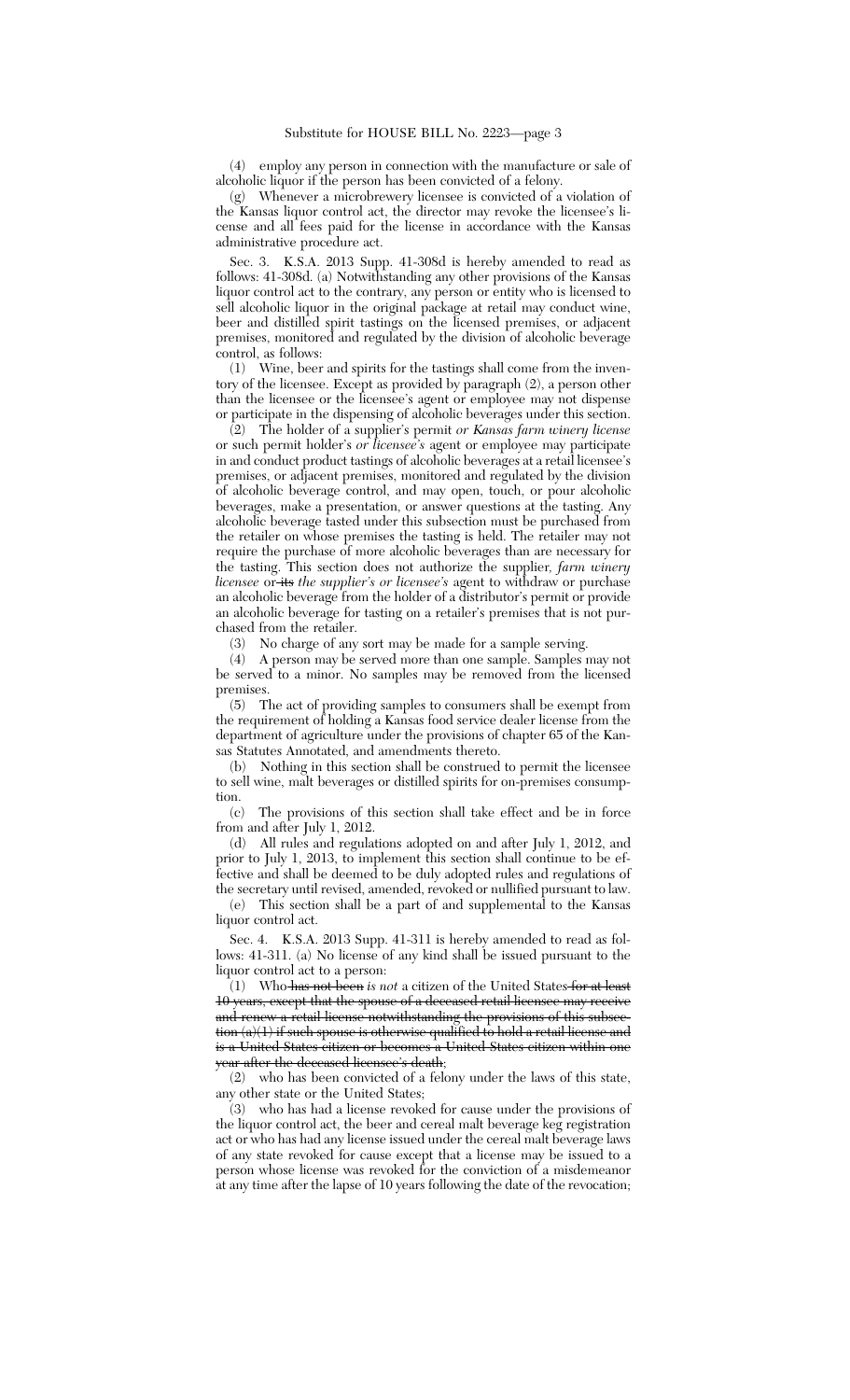(4) who has been convicted of being the keeper or is keeping any property, whether real or personal, where sexual relations are being sold or offered for sale by a person who is 18 years of age or older or has forfeited bond to appear in court to answer charges of being a keeper of any property, whether real or personal, where sexual relations are being sold or offered for sale by a person who is 18 years of age or older;

(5) who has been convicted of being a proprietor of a gambling house, pandering or any other crime opposed to decency and morality or has forfeited bond to appear in court to answer charges for any of those crimes;<br> $(6)$ 

who is not at least 21 years of age;

(7) who, other than as a member of the governing body of a city or county, appoints or supervises any law enforcement officer, who is a law enforcement official or who is an employee of the director;

(8) who intends to carry on the business authorized by the license as agent of another;

(9) who at the time of application for renewal of any license issued under this act would not be eligible for the license upon a first application, except as provided by subsection  $(a)(12)$ ;

(10) who is the holder of a valid and existing license issued under article 27 of chapter 41 of the Kansas Statutes Annotated, and amendments thereto, unless the person agrees to and does surrender the license to the officer issuing the same upon the issuance to the person of a license under this act, except that a retailer licensed pursuant to K.S.A. 41-2702, and amendments thereto, shall be eligible to receive a retailer's license under the Kansas liquor control act;

(11) who does not own the premises for which a license is sought, or does not, at the time of application, have a written lease thereon;

(12) whose spouse would be ineligible to receive a license under this act for any reason other than citizenship, residence requirements or age, except that this subsection  $(a)(12)$  shall not apply in determining eligibility for a renewal license;

(13) whose spouse has been convicted of a felony or other crime which would disqualify a person from licensure under this section and such felony or other crime was committed during the time that the spouse held a license under this act; or

(14) who does not provide any data or information required by K.S.A. 2013 Supp. 41-311b, and amendments thereto.

(b) No retailer's license shall be issued to:

(1) A person who is not a resident of this state;

(2) a person who has not been a resident of this state for at least four years immediately preceding the date of application;

(3) a person who has a beneficial interest in a manufacturer, distributor, farm winery or microbrewery licensed under this act, except that the spouse of an applicant for a retailer's license may own and hold a farm winery license, microbrewery license, or both, if the spouse does not hold a retailer's license issued under this act;

(4) a person who has a beneficial interest in any other retail establishment licensed under this act, except that the spouse of a licensee may own and hold a retailer's license for another retail establishment;

(5) a copartnership, unless all of the copartners are qualified to obtain a license;

(6) a corporation; or

(7) a trust, if any grantor, beneficiary or trustee would be ineligible to receive a license under this act for any reason, except that the provisions of subsection (a)(6) shall not apply in determining whether a beneficiary would be eligible for a license.

(c) No manufacturer's license shall be issued to:

(1) A corporation, if any officer or director thereof, or any stockholder owning in the aggregate more than 25% of the stock of the corporation would be ineligible to receive a manufacturer's license for any reason other than citizenship and residence requirements;

(2) a copartnership, unless all of the copartners shall have been residents of this state for at least five years immediately preceding the date of application and unless all the members of the copartnership would be eligible to receive a manufacturer's license under this act;

(3) a trust, if any grantor, beneficiary or trustee would be ineligible to receive a license under this act for any reason, except that the provi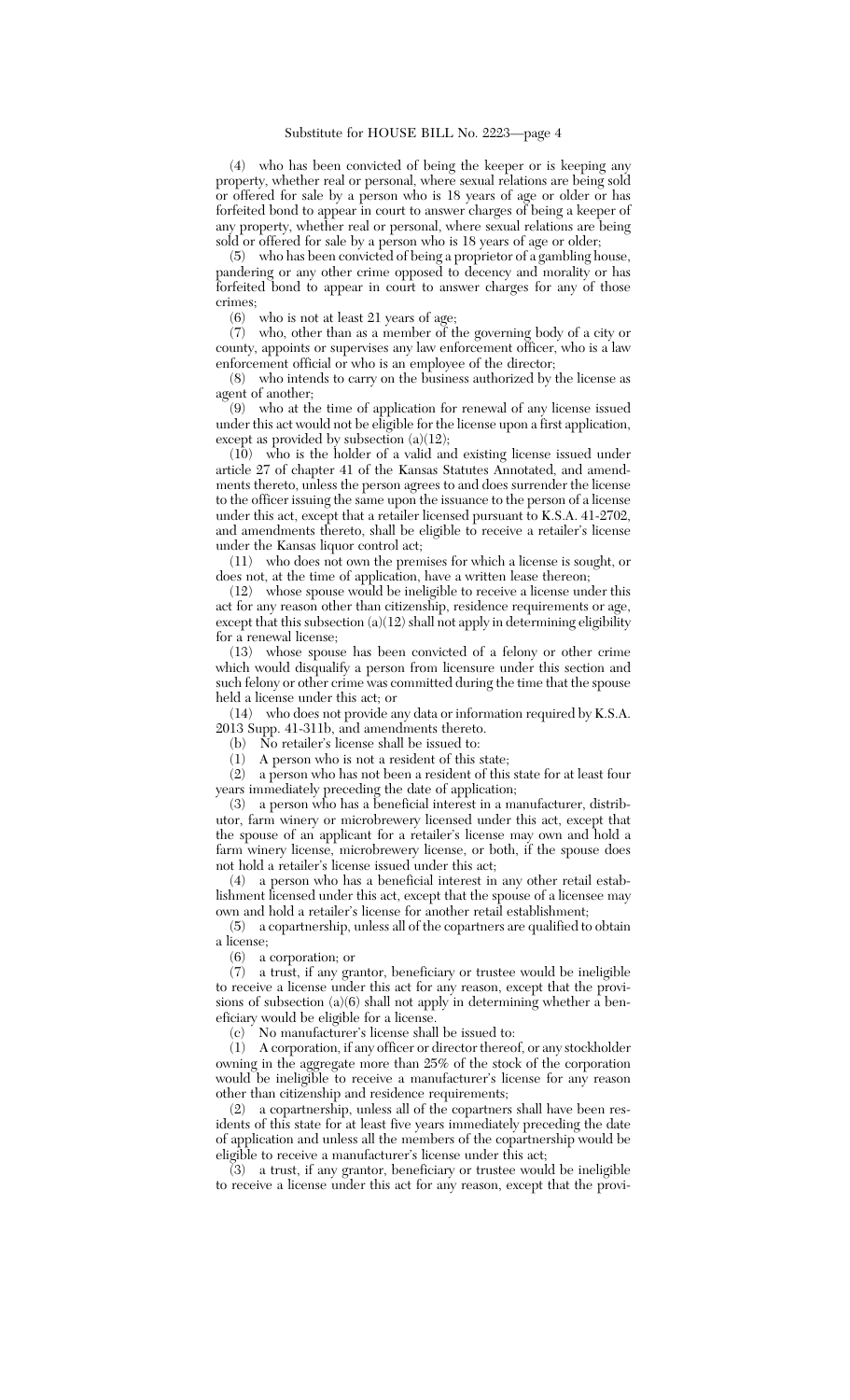sions of subsection (a)(6) shall not apply in determining whether a beneficiary would be eligible for a license;

(4) an individual who is not a resident of this state;

(5) an individual who has not been a resident of this state for at least five years immediately preceding the date of application; or

(6) a person who has a beneficial interest in a distributor, retailer, farm winery or microbrewery licensed under this act, except as provided in K.S.A. 41-305, and amendments thereto.

(d) No distributor's license shall be issued to:

(1) A corporation, if any officer, director or stockholder of the corporation would be ineligible to receive a distributor's license for any reason. It shall be unlawful for any stockholder of a corporation licensed as a distributor to transfer any stock in the corporation to any person who would be ineligible to receive a distributor's license for any reason, and any such transfer shall be null and void, except that: (A) If any stockholder owning stock in the corporation dies and an heir or devisee to whom stock of the corporation descends by descent and distribution or by will is ineligible to receive a distributor's license, the legal representatives of the deceased stockholder's estate and the ineligible heir or devisee shall have 14 months from the date of the death of the stockholder within which to sell the stock to a person eligible to receive a distributor's license, any such sale by a legal representative to be made in accordance with the provisions of the probate code; or (B) if the stock in any such corporation is the subject of any trust and any trustee or beneficiary of the trust who is 21 years of age or older is ineligible to receive a distributor's license, the trustee, within 14 months after the effective date of the trust, shall sell the stock to a person eligible to receive a distributor's license and hold and disburse the proceeds in accordance with the terms of the trust. If any legal representatives, heirs, devisees or trustees fail, refuse or neglect to sell any stock as required by this subsection, the stock shall revert to and become the property of the corporation, and the corporation shall pay to the legal representatives, heirs, devisees or trustees the book value of the stock. During the period of 14 months prescribed by this subsection, the corporation shall not be denied a distributor's license or have its distributor's license revoked if the corporation meets all of the other requirements necessary to have a distributor's license;

(2) a copartnership, unless all of the copartners are eligible to receive a distributor's license;

(3) a trust, if any grantor, beneficiary or trustee would be ineligible to receive a license under this act for any reason, except that the provisions of subsection (a)(6) shall not apply in determining whether a beneficiary would be eligible for a license; or

(4) a person who has a beneficial interest in a manufacturer, retailer, farm winery or microbrewery licensed under this act.

(e) No nonbeverage user's license shall be issued to a corporation, if any officer, manager or director of the corporation or any stockholder owning in the aggregate more than 25% of the stock of the corporation would be ineligible to receive a nonbeverage user's license for any reason other than citizenship and residence requirements.

(f) No microbrewery license, microdistillery license or farm winery license shall be issued to a:

(1) Person who is not a resident of this state;

(2) person who has not been a resident of this state for at least one year immediately preceding the date of application;

(3) person who has a beneficial interest in a manufacturer or distributor licensed under this act, except as provided in K.S.A. 41-305, and amendments thereto;

(4) person, copartnership or association which has a beneficial interest in any retailer licensed under this act or under K.S.A. 41-2702, and amendments thereto, except that the spouse of an applicant for a microbrewery or farm winery license may own and hold a retailer's license if the spouse does not hold a microbrewery or farm winery license issued under this act;

(5) copartnership, unless all of the copartners are qualified to obtain

a license;<br>(6) co corporation, unless stockholders owning in the aggregate 50% or more of the stock of the corporation would be eligible to receive such